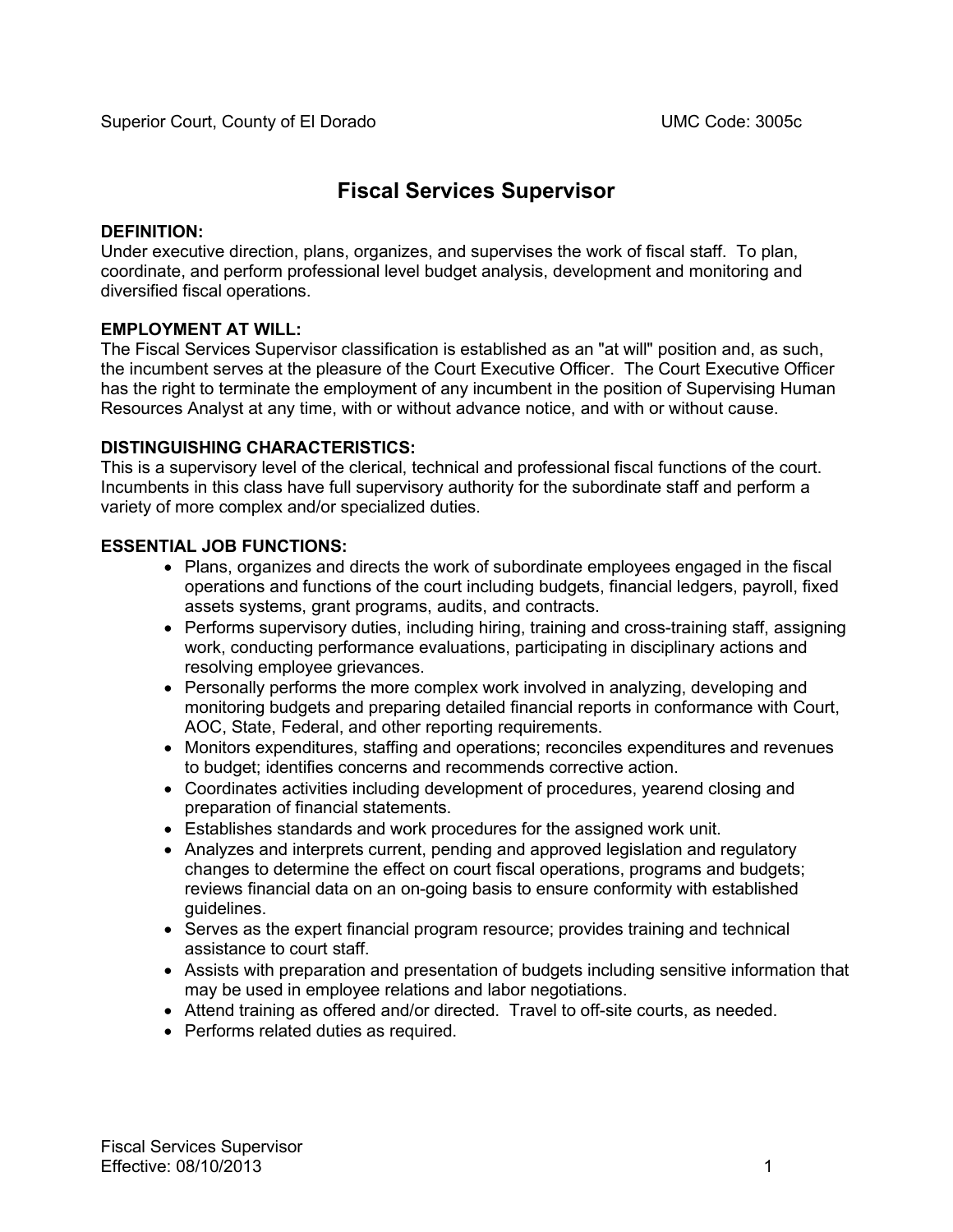## **QUALIFICATIONS:**

#### **Proficient Knowledge of:**

Principles, practices and procedures of governmental, fund, cost and general accounting, automated financial record keeping, budget development and administration, auditing and reconciling financial documents and records, grant and trust fund administration, revenue disbursement, principles and practices of supervision, analytical processes, computer applications related to accounting, budgeting and fiscal reporting, applicable federal, state and local laws, regulations and reporting requirements, and basic court terminology.

## **Ability to:**

Develop, implement and administer multiple accounting control systems, fund disbursement and fiscal reporting systems, develop monitor and control multiple functional and/or program budgets, conduct difficult and complex analysis of fiscal reports, cash flow, and accounting systems, interpret, apply and explain complex laws, codes, regulations, policies and procedures, communicate effectively, both orally and in writing, supervise, train and evaluate staff, meet critical deadlines, establish effective working relationships with executives, judicial officers, managers, subordinates, members of the public, other agency staff, work with minimal direction and conduct and facilitate meetings.

#### **Judgment and Responsibility**

Incumbents work under executive direction to perform duties based on organizational directives to achieve the overall objectives of the unit. Incumbents may have considerable responsibility for communicating with management to resolve specialized technical matters and to get direction regarding needed actions. Erroneous decisions or failure to achieve objectives may result in serious delays and/or considerable expenditure of resources.

## **Education and Experience:**

To qualify for this classification, an individual must possess any combination of experience and education that would likely produce the required knowledge and abilities. A desirable combination is:

- Education equivalent to graduation from an accredited college or university with a Bachelor's degree with major coursework in finance, business or public administration or closely related area; **and**
- Work experience of four or more years of professional financial analysis experience in a public agency setting, including one year in a lead or advanced role.

Additional qualifying experience may substitute for education on a year-for-year basis.

#### **License or Certificate**

Possession of a valid driver's license at time of appointment. *This requirement will be reviewed on a position basis in accordance with ADA regulations.*

#### **Physical requirements**

Ability to sit or stand for extended periods of time; walk or otherwise move within the court facilities; ascend and descend stairs while carrying files, documents, supplies, or equipment; normal manual dexterity and eye-hand coordination; use hands to finger, handle, or feel objects; to reach with hands and arms; vision sufficient to read and write material; sufficient strength to lift, carry, push or pull materials weighing up to 25 pounds; lifting position may be from the floor to the waist, and/or